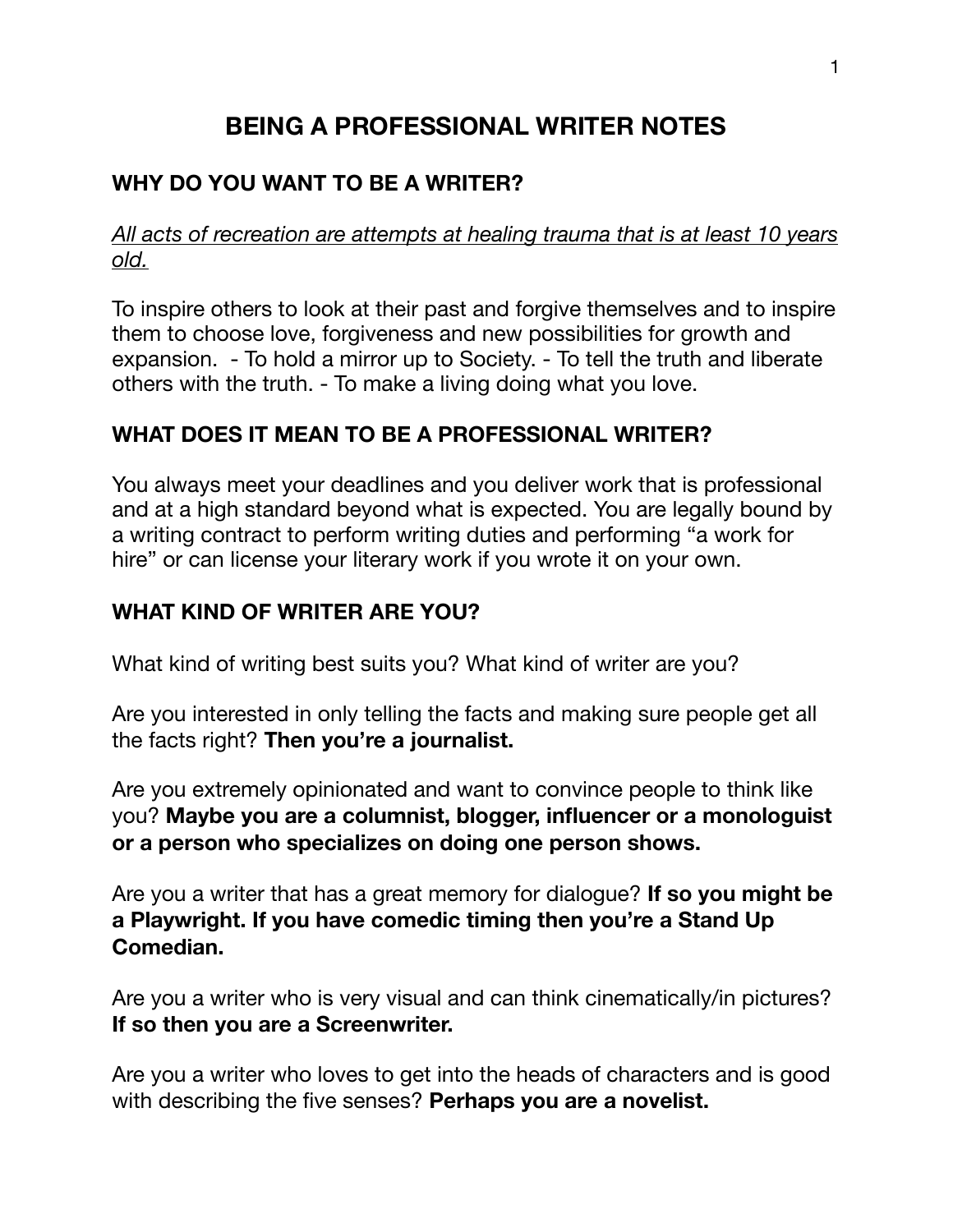Are you a person who can tell very short stories with a message or a point or punchline? **Perhaps you are a Cartoonist or a Stand Up Comedian, or comedy writer for a comedy show.** 

**Are you inspired to inspire people to change and be their best self?**  Then perhaps you are a writer of self-help books or inspirational books.

Are you very good at inspiring people? **Then perhaps you are an essayist or speech writer.** 

Have you had outrageous experiences that very few people have had? **Perhaps you are a memoir or travel writer.** 

Do you love hearing other people's stories and want other people to hear them too? **Then perhaps you are a ghost writer or a biographer.** 

**Is it easy for you to rhyme? If so perhaps you are a poet or a lyricist, or can writer jingles for commercials.** 

#### **WHAT GETS IN THE WAY OF BEING A PROFESSIONAL WRITER?**

- **Writer's Block** letting your intellect and your ego get in the way of your creative self - writing is both being in chaos and receiving inspiration and then stepping back and editing and shaping your words.
- **Procrastination** self sabotage unconscious beliefs that tell you that you are a failure so you resist it because you do not like the feeling of being a failure so you don't meet your deadlines and then you become what you resist.
- **Self-Doubt**  you don't think you deserve to have your dreams come true or believe that what you have to say is not important.
- **Lack of follow though**  self-sabotage resisting being a failure due to unconscious beliefs about self worth